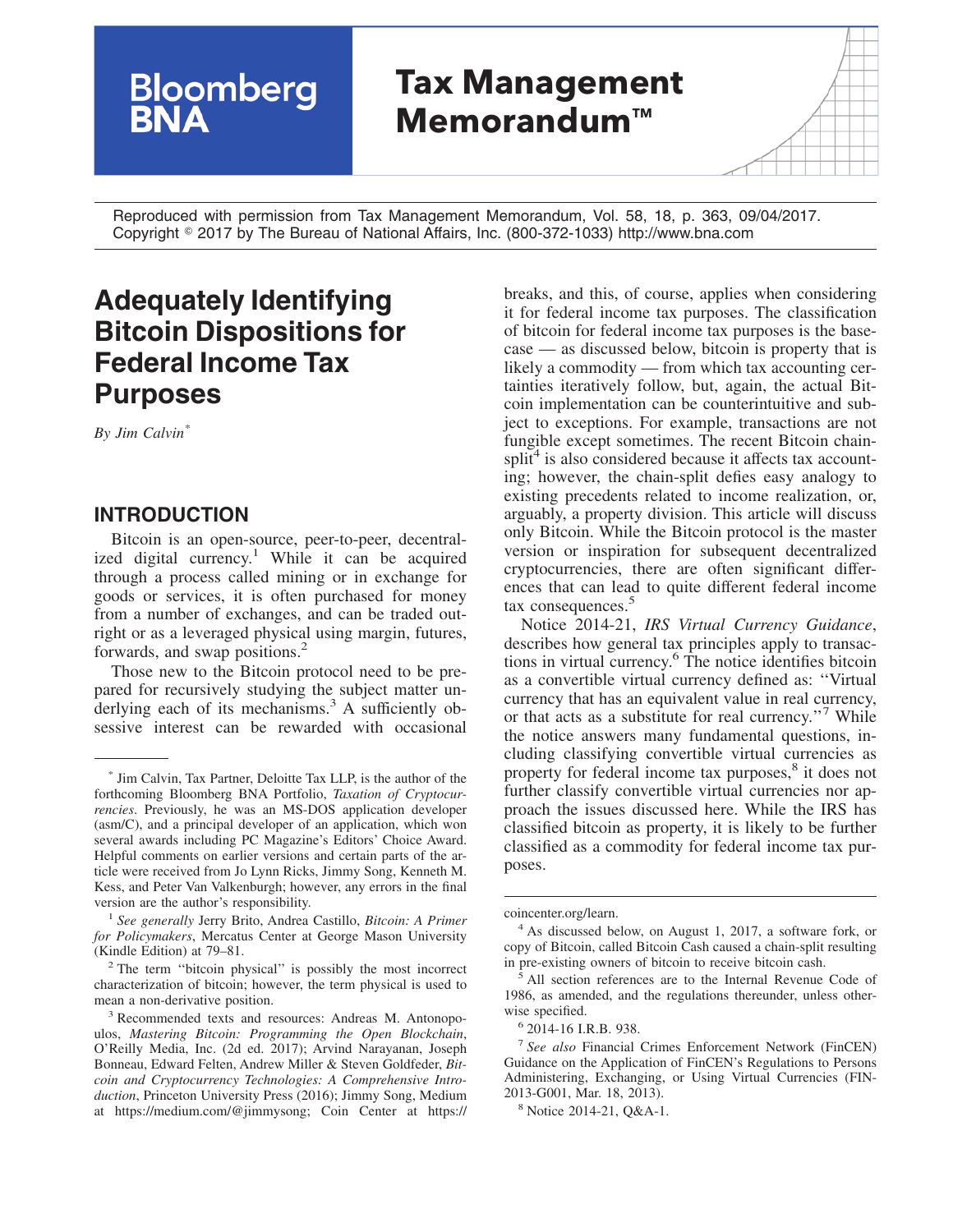Moreover, and counterintuitively, bitcoin — more precisely, unspent transaction outputs — are as unique as physical stock certificates. Thus, the default identification rule of the §1012 regulations is likely to be actual delivery.<sup>9</sup> This default rule will often not apply to the owner who uses a hosted wallet, and does not control his private keys.<sup>10</sup>

#### **BACKGROUND**

It is well-known that Bitcoin was originally described by an anonymous developer in  $2008$ ,<sup>11</sup> and that the first bitcoin was created on January 3,  $2009$ .<sup>12</sup> The Bitcoin source code repository is on GitHub, and may be freely forked — meaning, copied — subject to an MIT license.<sup>13</sup> Only limited aspects of Bitcoin will be considered here for purposes of discussing the identification rules for federal income tax purposes and the effects of the recent chain-split.

#### **The Bitcoin Innovation**

The central innovation of Bitcoin is not merely technological — that is, it is not limited to its use of a blockchain nor its cryptography; instead, it is an elegant interplay of technology, incentives, and game theory that results in a consensus of its ownership being cryptographically recorded on a blockchain. It works because bitcoin, the currency, can itself be used to reward accurate recordkeeping by miners; however, that reward is earned only if a record  $-$  block  $-$  is validated through agreement by other nodes. $14$  Moreover, while the value of bitcoin is its spot price, that

value was created, and is sustained by, its core software developers, infrastructure businesses, miners, and merchants. Although there is no formal contract, the social and technological relationships underlying Bitcoin suggests there is an implied agreement between and among each of its participants.<sup>15</sup> Were that, in fact, the case, changes affecting the value of bitcoin (e.g., increasing the supply of bitcoin) would almost certainly be a material change in economic terms, while other changes (e.g., data structure modifications) could be ignored.<sup>16</sup>

#### **Bitcoin Chain-Split**

On August 1, 2017, a software fork, or copy of Bitcoin,<sup>17</sup> which included altered consensus rules, caused a chain-split.<sup>18</sup> The forked version of Bitcoin, known as Bitcoin Cash, is supported by groups disagreeing with the development of the Bitcoin reference code master.

The chain-split caused owners of bitcoin who controlled their private keys prior to the chain-split<sup>19</sup> to own an equal number of bitcoin and bitcoin cash after the chain-split.<sup>20</sup> Bitcoin cash has value. On August 1, 2017, bitcoin was actively traded with one source showing prices between \$2,921 and \$2,686, $^{21}$ while the price of bitcoin cash was indicated by the same source as being between \$426 and  $$210<sup>22</sup>$ 

#### **Bitcoin Cash**

Bitcoin Cash modifies the Bitcoin reference code master by increasing the maximum base block size,

<sup>17</sup> Github.com at [https://help.github.com/articles/github](https://help.github.com/articles/github-glossary/)[glossary/](https://help.github.com/articles/github-glossary/) (a fork is a copy of a repository).

<sup>18</sup> *See* Antonopoulos, n. 3, above, at 5205–5206 (Kindle Edition) (a change in the consensus rules causing a chain-split which is permanent is known as a hard fork).

<sup>19</sup> The first Bitcoin Cash block was produced at 18:12:41 UTC, August 1, 2017 (viaBTC). *See* https://blockchair.com/bitcoin-cash/block/478559; http://blockdozer.com/insight/blocks-date/ http://blockdozer.com/insight/blocks-date/ [2017-08-01.](http://blockdozer.com/insight/blocks-date/2017-08-01)

<sup>20</sup> An owner of bitcoin held on an exchange does not typically control the private keys to that bitcoin. Despite that, many exchanges have agreed to cause their customers to receive bitcoin cash attributable to their bitcoin.

<sup>21</sup> *See* Bitcoin price history at [https://coinmarketcap.com/](https://coinmarketcap.com/currencies/bitcoin/historical-data/) [currencies/bitcoin/historical-data/.](https://coinmarketcap.com/currencies/bitcoin/historical-data/)

 $9$  Section 1011(a) provides that the adjusted basis for determining gain or loss from the sale or other disposition of property is its cost determined under §1012 subject to certain adjustments. The §1012 regulations provide special rules for purposes of determining the basis of stocks (and bonds). *See also Commissioner v. Covington*, 120 F.2d 768, 770–71 (5th Cir. 1941), *aff'g in part, rev'g in part* 42 B.T.A. 601 (1940), *cert. denied*, 315 U.S. 822 (1942) (commissions paid to purchase included in basis); and *Spreckels v. Helvering*, 315 U.S. 626, 630 (1942), *aff'g* 119 F.2d 667 (9th Cir. 1941), *aff'g in part, rev'g in part* 41 B.T.A. 1204 (1940), *nonacq.* 1940-2 C.B. 14 (commissions paid on sales deducted from selling price).

<sup>10</sup> *See* Bitcoin Wiki at [https://en.bitcoin.it/wiki/Private\\_key](https://en.bitcoin.it/wiki/Private_key) (a private key is a secret number required to send bitcoin).

<sup>&</sup>lt;sup>11</sup> Satoshi Nakamoto, "Bitcoin: A Peer-to-Peer Electronic Cash System'' at [https://bitcoincore.org/bitcoin.pdf.](https://bitcoincore.org/bitcoin.pdf)

<sup>12</sup> *See* [https://blockexplorer.com/block/000000000019d6689c](https://blockexplorer.com/block/000000000019d6689c085ae165831e934ff763ae46a2a6c172b3f1b60a8ce26f) [085ae165831e934ff763ae46a2a6c172b3f1b60a8ce26f.](https://blockexplorer.com/block/000000000019d6689c085ae165831e934ff763ae46a2a6c172b3f1b60a8ce26f)

<sup>13</sup> MIT License at [https://opensource.org/licenses/MIT;](https://opensource.org/licenses/MIT) the Bitcoin source code master version can be found at [https://](https://github.com/bitcoin/bitcoin) [github.com/bitcoin/bitcoin.](https://github.com/bitcoin/bitcoin)

<sup>&</sup>lt;sup>14</sup> For purposes of this discussion, a node is a program that validates transactions and blocks, and a miner is a node that creates blocks, and for this service, is rewarded with bitcoin if its block is validated by other nodes and added to the blockchain.

<sup>15</sup> *See generally Corbin on Contracts*, Matthew Bender & Company, Inc. (2017, Spring), at §1.3; Narayanan, *et al.*, see n. 3, above at 170 (Kindle Edition) ("... Bitcoin relies on agreement by the participants, and that consensus is a fragile construct that consists of interlinked technical and social components.'').

<sup>16</sup> *See* Reg. §1.1001-1(a); *Cottage Savings Ass'n v. Commissioner*, 494 U.S. 554 (1991). *See generally* James M. Peaslee, *Modifications of Nondebt Financial Instruments as Deemed Exchanges*, 95 Tax Notes 737 (Apr. 29, 2002).

<sup>22</sup> *See* Bitcoin cash price history at [https://coinmarketcap.com/](https://coinmarketcap.com/currencies/bitcoin-cash/historical-data/) [currencies/bitcoin-cash/historical-data/.](https://coinmarketcap.com/currencies/bitcoin-cash/historical-data/)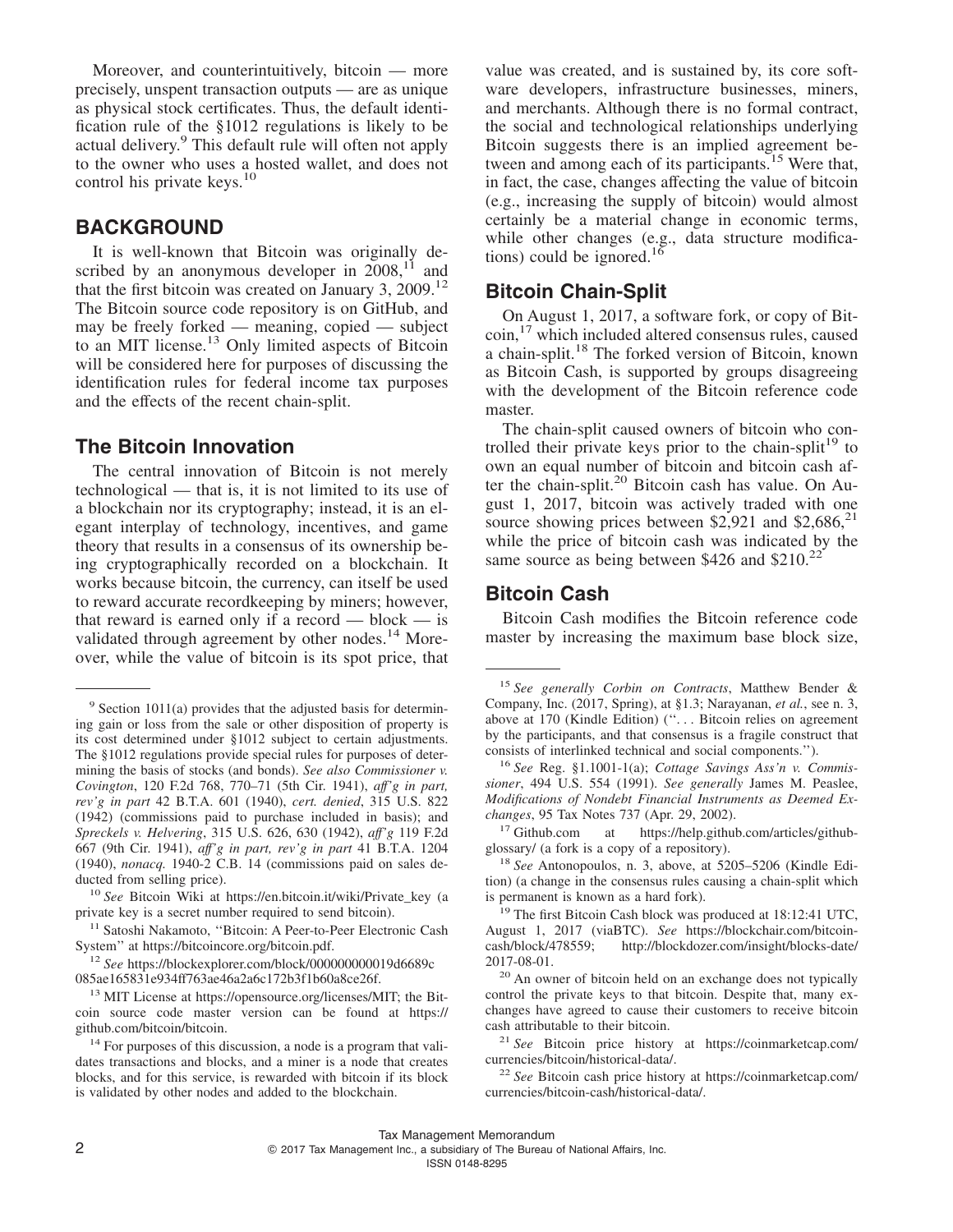adding decreasing difficulty adjustments in the case of a low hash rate, and removing the segregated witness functionality (or SegWit, BIP91/BIP148) from Bitcoin.<sup>23</sup> In addition, Bitcoin Cash transactions use a new flag, SIGHASH\_FORKID, which prevents Bitcoin Cash transactions from being replayed on the Bitcoin blockchain, and vice versa.<sup>2</sup>

Anyone may fork the Bitcoin reference code master, and change its consensus rules; however, doing so does not cause a chain-split unless it is actually adopted and activated by miners, intermediary nodes, and wallets. Bitcoin Cash had sufficient support to cause the first hard-fork of Bitcoin.<sup>25</sup> The result is a permanent branching of the blockchain. One branch is valid under Bitcoin, but invalid under the rules of Bitcoin Cash, and vice versa. Miners choosing to operate under the Bitcoin Cash rules will add blocks that are no longer valid, and will be rejected by, Bitcoin nodes. $2^{6}$ 

While it may seem that the Bitcoin blockchain was copied, in fact, Bitcoin Cash is actually a permanent fork of the pre-existing Bitcoin blockchain with both sharing a pre-split transaction history. A Bitcoin Cash wallet will identify spendable transactions — unspent transaction outputs, or UTXOs — recorded on the Bitcoin blockchain based upon pre-existing Bitcoin UTXO addresses associated with the private keys controlled by that wallet. While a pre-existing Bitcoin UTXO can be referenced by a Bitcoin Cash transaction, the UTXO is recorded as sent only for purposes of the Bitcoin Cash blockchain. The Bitcoin network will reject the Bitcoin Cash transaction as invalid. Thus, the Bitcoin Cash transaction will not be removed from the Bitcoin UTXO set. This means that a Bitcoin UTXO existing prior to the chain-split can be spent as a Bitcoin Cash UTXO after the chain-split, but doing so will not consume the Bitcoin UTXO. Thus, for example, a person owning 10 bitcoin prior to the chain-split will control 10 bitcoin cash after the chain-split as well as his or her pre-existing 10 bitcoin.

#### **Federal Income Tax Treatment of the Chain-Split**

The Bitcoin chain-split has no obvious analogy for federal income tax purposes; however, whether or not it is a realization event, the chain-split has basis effects. While the conclusion may not be certain, the following can be said: There was no exchange of bitcoin for bitcoin cash; $^{27}$  and, the receipt of bitcoin cash was a consequence of holding bitcoin.

An owner of bitcoin is entitled to bitcoin cash merely on the basis of his ownership. As a result, he may be treated as realizing ordinary income to the extent of the value of bitcoin cash.<sup>28</sup> The value is normally determined on the date of actual or constructive receipt.<sup>29</sup> Bitcoin cash was actively trading over-thecounter within hours of the chain-split.<sup>30</sup> If it was a realization event, then the basis of bitcoin cash would be equal to the ordinary income actually recognized,  $31$ and gain or loss on the disposition of bitcoin cash would be determined using that basis. Alternatively, it might be argued that the chain-split was similar to a property division.<sup>32</sup> In that case, the basis in each bitcoin would be allocated between it and the related bitcoin cash.<sup>33</sup>

<sup>28</sup> *National-Standard Co. v. Commissioner*, 749 F.2d 369 (6th Cir. 1984), *aff'g* 80 T.C. 551 (1983); *Commissioner v. Starr Bros., Inc.*, 204 F.2d 673 (2d Cir. 1953). *See also* Notice 2014-21, Q&A-8 (gross income from mining); PLR 9824026 (nonperiodic payments were ordinary); Preamble to Proposed Regulations, REG-166012-02, 69 Fed. Reg. 8886 (Feb. 26, 2004) (''The proposed regulations under [§] 1.162-30 provide that in general, the net periodic and nonperiodic payments (including mark-to-market deductions) are deductible by the payor under [§] 162 as ordinary and necessary business expenses.'').

<sup>29</sup> *See, e.g.,* Notice 2014-21, Q&A-3 (gross income from sale of goods or services), and Q&A-8 (gross income from mining).

 $30$  Reg. §1.1001-1(a) ("... only in rare and extraordinary cases will property be considered to have no fair market value''); Rev. Rul. 58-402, 1958-2 C.B. 15; *Waring v. Commissioner*, 412 F.2d 800 (3d Cir. 1969); *McCormac v. United States*, 424 F.2d 607 (Ct. Cl. 1970); *but see Burnet v. Logan*, 283 U.S. 404, 412 (1931).

<sup>31</sup> *See, e.g.,* §1286(b)(2) (stripped bonds); *see also* Notice 2014-21, Q&A-4 (basis of virtual currency received as a payment for goods or services).

<sup>23</sup> *See* Bitcoin Improvement Proposals (BIPs) at [https://](https://github.com/bitcoin/bips) [github.com/bitcoin/bips.](https://github.com/bitcoin/bips)

<sup>24</sup> *See* Bitcoin Cash project website and FAQs for all changes, at<https://www.bitcoincash.org/> .

<sup>25</sup> *See* BIP99 at [https://github.com/bitcoin/bips/blob/master/bip-](https://github.com/bitcoin/bips/blob/master/bip-0099.mediawikihism_hardforks)[0099.mediawikihism\\_hardforks](https://github.com/bitcoin/bips/blob/master/bip-0099.mediawikihism_hardforks) (defining schism hardforks); Antonopoulos, n. 3, above at 5236–5237 (Kindle Edition) (clones having modified consensus rules, but which did not cause chainsplits, include Bitcoin XT, Bitcoin Classic, and Bitcoin Unlimited).

<sup>26</sup> *See* Narayanan, *et al.*, n. 3, above, at 172 (Kindle Edition) (explaining chain-splits).

<sup>27</sup> *See Spalding v. Commissioner*, 7 B.T.A. 588 (1927) (defining exchange). *See* discussion above, ''Bitcoin Chain-split.''

<sup>32</sup> *See, e.g.,* Rev. Rul. 56-437, 1956-2 C.B. 507 (partition of property); PLR 201419001 (division of trust), PLR 201349002 (modification and division of a trust), PLR 200736002 (pro-rata trust decanting); *but see* PLR 97300007 (notional principal contract is a single, indivisible financial instrument); FSAs 1998-124 and 1999-1041 (interest rate swap is to be treated as a single indivisible financial product).

<sup>33</sup> *See, e.g.,* §1286(b)(3) (allocation of basis in the case of stripped bonds based on fair market value); Reg. §1.307-1(a) (allocation of basis in the case of a non-taxable stock distribution based on fair market value).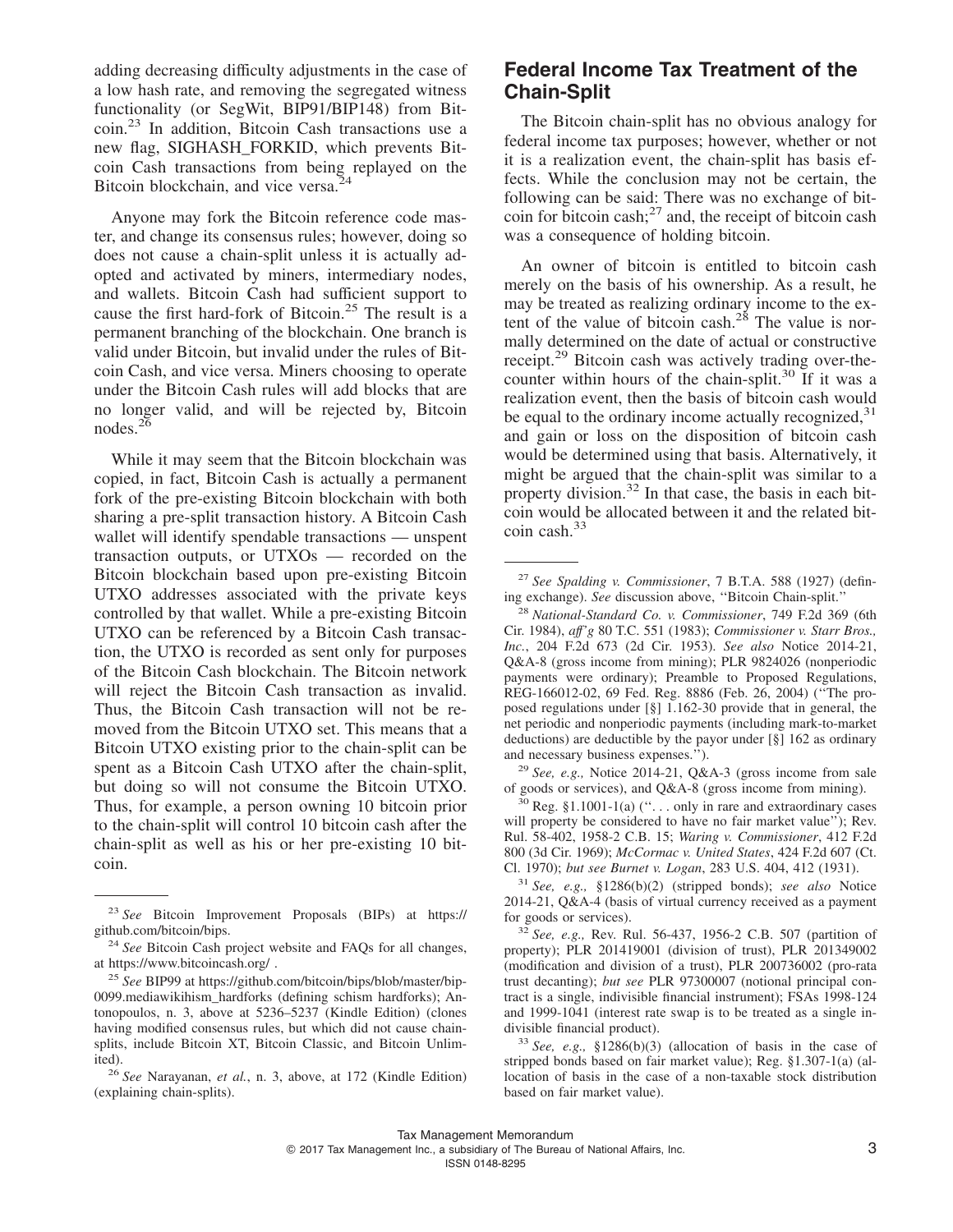### **Adequate Identification of Bitcoin Dispositions**

Assuming a taxpayer has not otherwise made an adequate identification, then it is likely that either FIFO or actual delivery will apply to a bitcoin disposition.<sup>34</sup> Actual delivery likely applies if the taxpayer controls his private keys;  $35$  otherwise, FIFO applies.<sup>36</sup> Thus, to avoid unintended results, taxpayers should consider using standing instructions that may be overridden by another form of adequate identification.<sup>37</sup>

#### **Section 1012 Regulations**

When a taxpayer has acquired fungible property such as stocks or bonds — on different dates or at different prices, and sells only a portion of that property, a problem arises: What was sold? The regulations provide methods, including safe harbors, for purposes of adequately identifying stocks and bonds.<sup>38</sup> The regulations do not, however, provide safe harbor methods for other fungible property such as commodities or futures; nevertheless, it is likely that a taxpayer may still make an adequate identification for other types of fungible property including commodity positions.39 While the methods provided for stock sales can be followed for this purpose, an adequate identification is not limited to the methods or evidentiary requirements provided in the regulations.<sup>40</sup>

Third-party confirmations of a taxpayer's specification are often not provided in the case of bitcoin transactions; however, confirmation of the taxpayer's instructions is not required unless the taxpayer seeks to satisfy the safe harbor requirements of the regulations.<sup>41</sup> Regardless, a taxpayer must still obtain evidence verifying that an identification was made prior to, or at the time of, sale, transfer, delivery, or distri-

<sup>41</sup> *Concord Instruments Corp. v. Commissioner*, T.C. Memo 1994-248 (concluding that Reg.  $$1.1012-1(c)(3)$  provides a safe harbor, and not the exclusive means to adequately identify stock to avoid FIFO).

bution.<sup>42</sup> And, while the regulations do permit an adequate identification to be made before the settlement date of a stock trade, $43$  this leeway has little practical use in the case of bitcoin transactions, which can be expected to be added to the blockchain within approximately 10 minutes, and are irreversible.<sup>44</sup>

#### **FEDERAL INCOME TAX CLASSIFICATION OF BITCOIN**

The Commodity Futures Trading Commission (CFTC) has specifically determined that bitcoin is a commodity:

The definition of a ''commodity'' is broad. (citation omitted). Bitcoin and other virtual currencies are encompassed in the definition and properly defined as commodities.<sup>45</sup>

Most recently, on July 24, 2017, in its order of registration of LedgerX LLC as a derivatives clearing organization (DCO), the CFTC again referred to bitcoin as a commodity.<sup>46</sup>

The IRS has ruled that:

The word ''commodities'' is used in section  $864(b)(2)(B) \ldots$  in its ordinary financial sense and includes all products that are traded in and listed on commodity exchanges located in the United States. Furthermore, the word ''commodities'' includes the actual commodity and commodity futures contracts.47

<sup>44</sup> Bitcoin Wiki, Irreversible Transactions, [https://en.bitcoin.it/](https://en.bitcoin.it/wiki/Irreversible_Transactions) [wiki/Irreversible\\_Transactions.](https://en.bitcoin.it/wiki/Irreversible_Transactions)

<sup>45</sup> In re Coinflip, Inc., d/b/a/ Derivabit, et al., Order Instituting Proceedings Pursuant to Sections 6(c) and 6(d) of the Commodity Exchange Act, Making Findings and Imposing Remedial Sanctions, CFTC Docket No. 15-29 (Sept. 17, 2015), available at [http://www.cftc.gov/ucm/groups/public/@lrenforcementactions/](http://www.cftc.gov/ucm/groups/public/@lrenforcementactions/documents/legalpleading/enfcoinfliprorder09172015.pdf) [documents/legalpleading/enfcoinfliprorder09172015.pdf.](http://www.cftc.gov/ucm/groups/public/@lrenforcementactions/documents/legalpleading/enfcoinfliprorder09172015.pdf) *See also* In re BFXNA INC. d/b/a Bitfinex, Order Instituting Proceedings Pursuant to Sections 6(c) and 6(d) of the Commodity Exchange Act, as Amended, Making Findings and Imposing Remedial Sanctions, CFTC Docket No. 16-19 (June 2, 2016), available at [http://](http://www.cftc.gov/idc/groups/public/@lrenforcementactions/documents/legalpleading/enfbfxnaorder060216.pdf) [www.cftc.gov/idc/groups/public/@lrenforcementactions/](http://www.cftc.gov/idc/groups/public/@lrenforcementactions/documents/legalpleading/enfbfxnaorder060216.pdf) [documents/legalpleading/enfbfxnaorder060216.pdf.](http://www.cftc.gov/idc/groups/public/@lrenforcementactions/documents/legalpleading/enfbfxnaorder060216.pdf)

<sup>46</sup> CFTC Grants DCO Registration to LedgerX LLC, available at [http://www.cftc.gov/PressRoom/PressReleases/pr7592-17.](http://www.cftc.gov/PressRoom/PressReleases/pr7592-17)

<sup>47</sup> Rev. Rul. 73-158, 1973-1 C.B. 337. Generally,  $§864(b)(2)(B)(ii)$  provides that a trade or business in the United States does not include trading in commodities for the taxpayer's own account whether by the taxpayer or its employees or its agents. Section  $864(b)(2)(B)(ii)$  applies only if the commodities are of a kind customarily dealt in on an organized commodity exchange and if the transaction is of a kind customarily consum-

<sup>34</sup> *See* Reg. §1.1012-1(c)(1)(i) (First-in, first-out (FIFO) means the property that is treated as sold or transferred will be charged against the taxpayer's earliest transactions to determine basis and holding period).

<sup>35</sup> Reg. §1.1012-1(c)(2).

 $36$  Reg. §1.1012-1(c)(1)(i).

 $37$  Reg. §1.1012-1(c)(8).

<sup>38</sup> Reg. §1.1012-1(c). Unless otherwise noted, these regulations apply to both stocks and bonds. Reg. §1.1012-1(c)(6) (providing that Reg.  $§1.1012-1(c)(1) - §1.1012-1(c)(5)$ ,  $§1.1012-1(c)(8)$ , and  $§1.1012-1(c)(9)$  apply to bonds).

<sup>39</sup> *Perlin v. Commissioner*, 86 T.C. 388 (1986).

<sup>40</sup> *Hall v. Commissioner*, 92 T.C. 1027, 1036 (1989) (''[*Helvering v. Rankin*, 295 U.S. 123 (Apr. 29, 1935)] is typical of the long-held judicial approach to adequate identification, i.e., that adequate identification is feasible in a wide variety of circumstances'').

<sup>42</sup> Reg. §1.1012-1(c)(8).

<sup>43</sup> *Id.*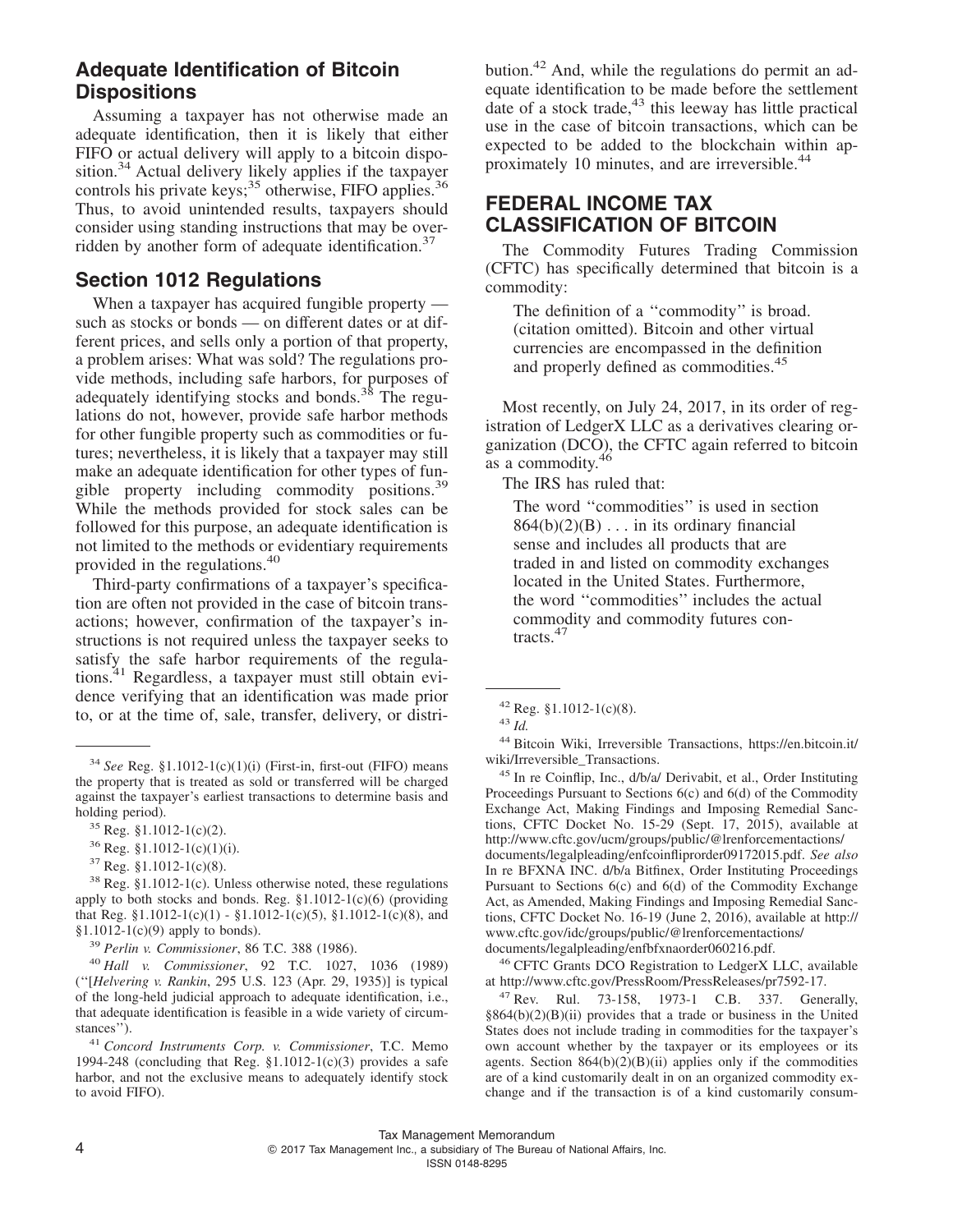Furthermore, private rulings have concluded that both unregulated (not traded on a regulated U.S. commodity exchange) and regulated currencies are commodities.<sup>48</sup> The revenue ruling and private rulings harmonize the usage of the term ''commodity'' with its ordinary meaning, and its treatment under the Commodity Exchange Act (CEA). Under the CEA, a commodity is anything for which futures trade whether or not trading happens on a regulated exchange.<sup>49</sup>

The interpretative doctrine of ordinary meaning is apparent; however, and perhaps more relevant, is the doctrine of *in pari materia* — laws dealing with the same subject matter should be interpreted harmoniously (literal translation: "in a like manner").<sup>50</sup> This latter doctrine would strongly support classification of bitcoin as a commodity for federal income tax purposes because doing so is consistent with its treatment by the CFTC.<sup>51</sup> Moreover, the IRS recently indicated that it would defer to definitions subject to the rulemaking authority of other agencies.<sup>52</sup>

While the IRS rulings address the term commodity for purposes of  $\frac{864(b)(2)(B)}{B}$ , because the subject matter is identical, it would generally be expected to have the same meaning each place it appears in the Code. Where, however, the context indicates otherwise — that is, if the mechanical application would create an obvious incongruity or frustrate an evident

<sup>49</sup> *See* 7 U.S.C. §1a(9) (defining ''commodity'' as including agricultural products as well as ''. . . all services, rights, and interests . . . in which contracts for future delivery are presently or in the future dealt in.''). Bitcoin futures can be traded at Crypto Facilities [\(https://www.cryptofacilities.com/derivatives/resources;](https://www.cryptofacilities.com/derivatives/resources) regulated by the U.K. Financial Conduct Authority), BitMEX [\(https://www.bitmex.com/app/futuresGuideExamples\)](https://www.bitmex.com/app/futuresGuideExamples), and other organized exchanges.

statutory purpose — then it would be appropriate to depart from the definition.<sup>53</sup>

Finally, the Securities and Exchange Commission (SEC) has not specifically opined on the treatment of bitcoin; however, it has distinguished between virtual currencies based on functions enumerated as relevant by the Financial Action Task Force<sup>54</sup> — that is, as (1) a medium of exchange; and/or (2) a unit of account; and/or  $(3)$  a store of value — and other tokens that can be securities.<sup>55</sup> A determination that bitcoin is a commodity does not preclude, nor has it conflicted with, the SEC's regulation of investment schemes involving bitcoin. The securities laws have been applied to investment funds, fraudulent schemes, and unregistered securities involving bitcoin without having classified bitcoin as a security.<sup>56</sup>

The term commodity for federal income tax purposes is likely to include bitcoin. Thus, because the CFTC has determined that bitcoin is a commodity, it is likely to be treated as such for federal income tax

<sup>55</sup> *See* U.S. Securities and Exchange Commission, *Report of Investigation Pursuant to §21(a) of the Securities Exchange Act of 1934: The DAO, Securities Act Release No. 81207* (July 25, 2017), at 3, [https://www.sec.gov/litigation/investreport/34-](https://www.sec.gov/litigation/investreport/34-81207.pdf) [81207.pdf](https://www.sec.gov/litigation/investreport/34-81207.pdf) (discussing Ether, which was not addressed by the CFTC).

<sup>56</sup> *SEC v. Shavers*, No. 4:13-CV-416, 2013 BL 208180 (E.D. Tex. Aug. 6, 2013). *SEC v. Erik T. Voorhees*, SEC Administrative Proceeding File No. 3-15902 (June 3, 2014), available at [https://](https://www.sec.gov/litigation/admin/2014/33-9592.pdf) [www.sec.gov/litigation/admin/2014/33-9592.pdf](https://www.sec.gov/litigation/admin/2014/33-9592.pdf) (The Commission brought an administrative action in connection with the offering of unregistered securities of two bitcoin-related entities); *BTC Trading, Corp. and Ethan Burnside*, Securities Act Release No. 9685 (Dec. 8, 2014), available at [http://www.sec.gov/](http://www.sec.gov/litigation/admin/2014/33-9685.pdf) [litigation/admin/2014/33-9685.pdf](http://www.sec.gov/litigation/admin/2014/33-9685.pdf) (The Commission brought an administrative action in connection with the operation and offering of securities of two online exchanges, neither of which were registered with the Commission, that accepted payment in bitcoin and primarily listed virtual currency-related companies.); *SEC v. Sand Hill Exchange, et al.*, Securities Act Release No. 9809 (June 17, 2015), available at [https://www.sec.gov/litigation/admin/2015/](https://www.sec.gov/litigation/admin/2015/33-9809.pdf) [33-9809.pdf](https://www.sec.gov/litigation/admin/2015/33-9809.pdf) (The Commission took legal action against an online exchange that accepted payment in bitcoin in connection with disseminating fraudulent information, among other matters).

mated at such place.

<sup>48</sup> *See, e.g.,* PLR 8850041 (futures, forwards, options, and spot transactions on currencies were commodities for purposes of §864(b)(2)(B)(iii), including unregulated currencies such as the Malaysian Ringgit), PLR 8527041 (for purpose of §864(b)(2)(B) there is no requirement that the transactions be consummated on an organized exchange), PLR 8813012 (transactions in forward contracts serve essentially the same financial purpose as regulated futures and were commodities for purposes of  $§864(b)(2)(B)$ , PLR 8326013 (foreign currency forwards were commodities), PLR 7743083 (foreign currency futures were commodities).

<sup>50</sup> *See generally* 2B Norman Singer & Shambie Singer, Sutherland Statutes & Statutory Construction §51:3 (7th ed.).

<sup>&</sup>lt;sup>51</sup> *See, e.g.,*  $§6045(g)(3)(B)(iii)$  (adjusted basis reporting of any commodity or contract therein if it is determined to be appropriate by the Treasury); Reg.  $$1.6045-1(a)(5)(i)$  (providing a definition of commodity for purposes of §6045 by reference to CFTC approval of trading of regulated futures contracts in the property or interest therein).

<sup>52</sup> *See* NPRM REG-123600-16, 81 Fed. Reg. 66,576 (Sept. 28, 2016) (Prop. Reg. §1.851-2).

<sup>53</sup> *See* n. 51, above (commodity is defined by reference to CFTC regulation, though limited as appropriate for adjusted basis reporting); *Sirbo Holdings, Inc. v. Commissioner*, 509 F.2d 1220, 1223 (2d Cir. 1975) (''[W]here the Internal Revenue Code is concerned, no controlling weight can be given to the usual presumption that, when the same words are used in several sections of a statute, they mean the same thing. Rather the court will look at the Congressional history and purpose in each case.''); *Lawson v. Suwannee S.S. Co.*, 336 U.S. 198, 201 (1949); *Rowland v. California Men's Colony*, 506 U.S. 194 (1993).

<sup>54</sup> *See* FATF Report, Virtual Currencies, Key Definitions and Potential AML/CFT Risks, FINANCIAL ACTION TASK FORCE<br>(June 2014). http://www.fatf-gafi.org/media/fatf/documents/ 2014), [http://www.fatf-gafi.org/media/fatf/documents/](http://www.fatf-gafi.org/media/fatf/documents/reports/Virtual-currency-key-definitions-and-potential-aml-cft-risks.pdf) [reports/Virtual-currency-key-definitions-and-potential-aml-cft](http://www.fatf-gafi.org/media/fatf/documents/reports/Virtual-currency-key-definitions-and-potential-aml-cft-risks.pdf)[risks.pdf.](http://www.fatf-gafi.org/media/fatf/documents/reports/Virtual-currency-key-definitions-and-potential-aml-cft-risks.pdf)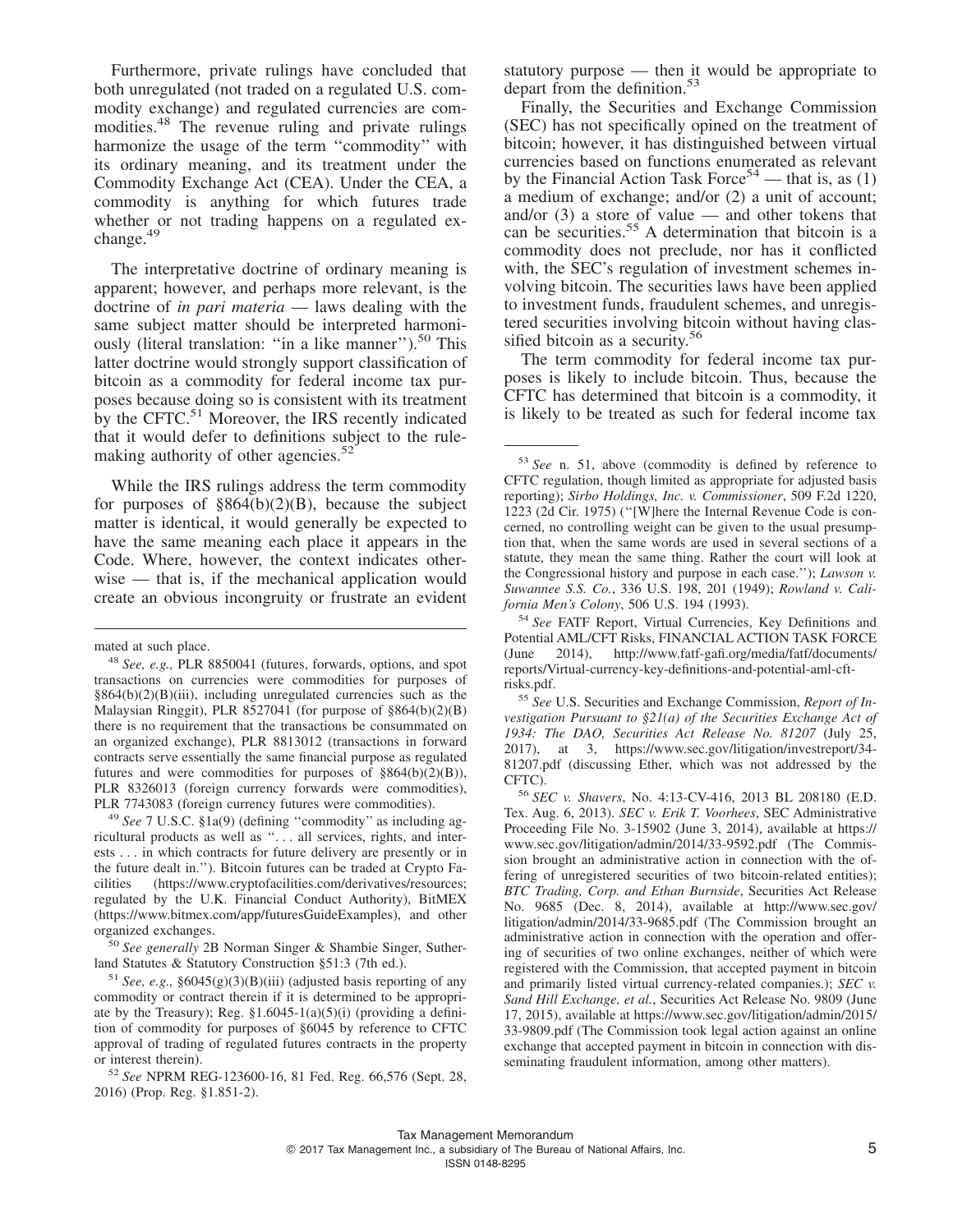purposes unless otherwise specified.<sup>57</sup> This conclusion is limited to bitcoin. While bitcoin is likely to be a commodity, and unlikely to be a security, there are digital assets that have been, or may be, determined to be securities or other property types.<sup>58</sup>

## **Identification Methods for Bitcoin Sales**

Because bitcoin is likely to be treated as a commodity for federal income tax purposes, the identification conventions applicable to commodity positions are relevant. In *Perlin v. Commissioner*, <sup>59</sup> the Tax Court held that a taxpayer could specify commodity futures positions to close where the instructions were consistent with CFTC regulations. The CFTC regulations cited allowed FIFO if no specific identification was made by the taxpayer.<sup>60</sup> The court noted that the regulations permitting the identification of lots sold, in the case of stock, provided a useful analogy:

A useful analogy is provided in the Income Tax Regulations concerning the treatment of stock sales. Where an investor is selling stock from a portfolio held by his broker, he may identify the specific shares to be sold, or he may assume that the shares are disposed of on a FIFO basis. (citation omitted). . . . Though it appears that use of the special instructions created large tax losses, we know of no authority which suggests that a seller of property must sell property that would produce a gain prior to selling property that would produce a loss.<sup>61</sup>

#### **Section 988 Regulations**

Notice 2014-21 provides that bitcoin is treated as property for federal tax purposes,<sup>62</sup> but "... is not treated as currency that could generate foreign currency gain or loss."<sup>63</sup> Without actually saying so, this means §988 does not apply to bitcoin. Among other results, §988 provides that foreign currency gain or loss is generally treated as ordinary income or loss.<sup>64</sup>

Section 988 does treat nonfunctional currency as property (other than money), and this was also the case prior to its enactment for federal income tax purposes.<sup>65</sup> As such, a taxpayer may establish a basis in nonfunctional currency, and realize gain or loss upon a sale or other disposition under §1001. Very generally, all §988 does is treat gain or loss as exchange gain or loss. Thus, while the notice effectively makes §988 inapplicable, the §988 basis determination regulations do include a limitation on basis determinations that should be considered as cautionary. The regulations provide:

The basis of nonfunctional currency withdrawn from an account with a bank or other financial institution shall be determined under any reasonable method that is consistently applied from year to year by the taxpayer to all accounts denominated in a nonfunctional currency. For example, a taxpayer may use a first in first out method, a last in first out method, a prorata method . . ., or any other reasonable method that is consistently applied. However, a method that consistently results in units of nonfunctional currency with the highest basis being *withdrawn* first shall not be considered reasonable.<sup>66</sup>

While this would preclude using specific identification to treat units of nonfunctional currency having the highest basis as being withdrawn first, it is a specific rule applying only to the basis of nonfunctional currency withdrawn from a bank account.<sup>67</sup> Moreover, other than this exception, the adjusted basis of

<sup>57</sup> *See, e.g.,* §6045(g)(3)(B)(iii), and n. 51.

<sup>58</sup> *See* U.S. Securities and Exchange Commission, Report of Investigation Pursuant to §21(a) of the Securities Exchange Act of 1934: The DAO, Securities Act Release No. 81207 (July 25, 2017), at 3. [https://www.sec.gov/litigation/investreport/34-](https://www.sec.gov/litigation/investreport/34-81207.pdf) [81207.pdf;](https://www.sec.gov/litigation/investreport/34-81207.pdf) Peter Van Valkenburgh, ''Framework for Securities Regulation of Cryptocurrencies v1,'' Coin Center Report, Jan 2016, available at [https://coincenter.org/2016/01/securities](https://coincenter.org/2016/01/securities-framework/)[framework/](https://coincenter.org/2016/01/securities-framework/) (providing a thorough discussion of the application of the Howey test to cryptocurrencies); Jerry Brito, Houman Shadab, and Andrea Castillo, *Bitcoin Financial Regulation: Securities, Derivatives, Prediction Markets, and Gambling*, 144 Colum. Sci. & Tech. L. Rev. Vol. XVI (Apr. 2014); *see also* Winklevoss Bitcoin Trust, U.S. SEC, Form S-1 (Registration Statement); BZX Rule 14.11(e)(4)(C) (discussing classification of bitcoin).

<sup>59</sup> *Perlin*, 86 T.C. 388.

<sup>60</sup> 17 C.F.R. §1.46(b) (1980).

<sup>61</sup> *Perlin*, 86 T.C. at 431.

<sup>62</sup> Notice 2014-21, Q&A-1.

<sup>63</sup> Notice 2014-21, Q&A-2.

<sup>64</sup> §988(a)(1)(A). Certain *de minimis* personal gains in foreign currency are not recognized under §988(e)(2).

<sup>65</sup> *See, e.g., Gillin v. United States*, 423 F.2d 309, 311 (Ct. Cl. 1970) (''[foreign currency] is frequently treated, not as the medium of exchange, but as property or a commodity'').

 $66$  Reg. §1.988-2(a)(2)(iii)(B)(1) (emphasis added).

<sup>67</sup> *See* Mulroney, 921 T.M., *Tax Aspects of Foreign Currency*, at III.C.4.b.(1).

2017 Tax Management Inc., a subsidiary of The Bureau of National Affairs, Inc.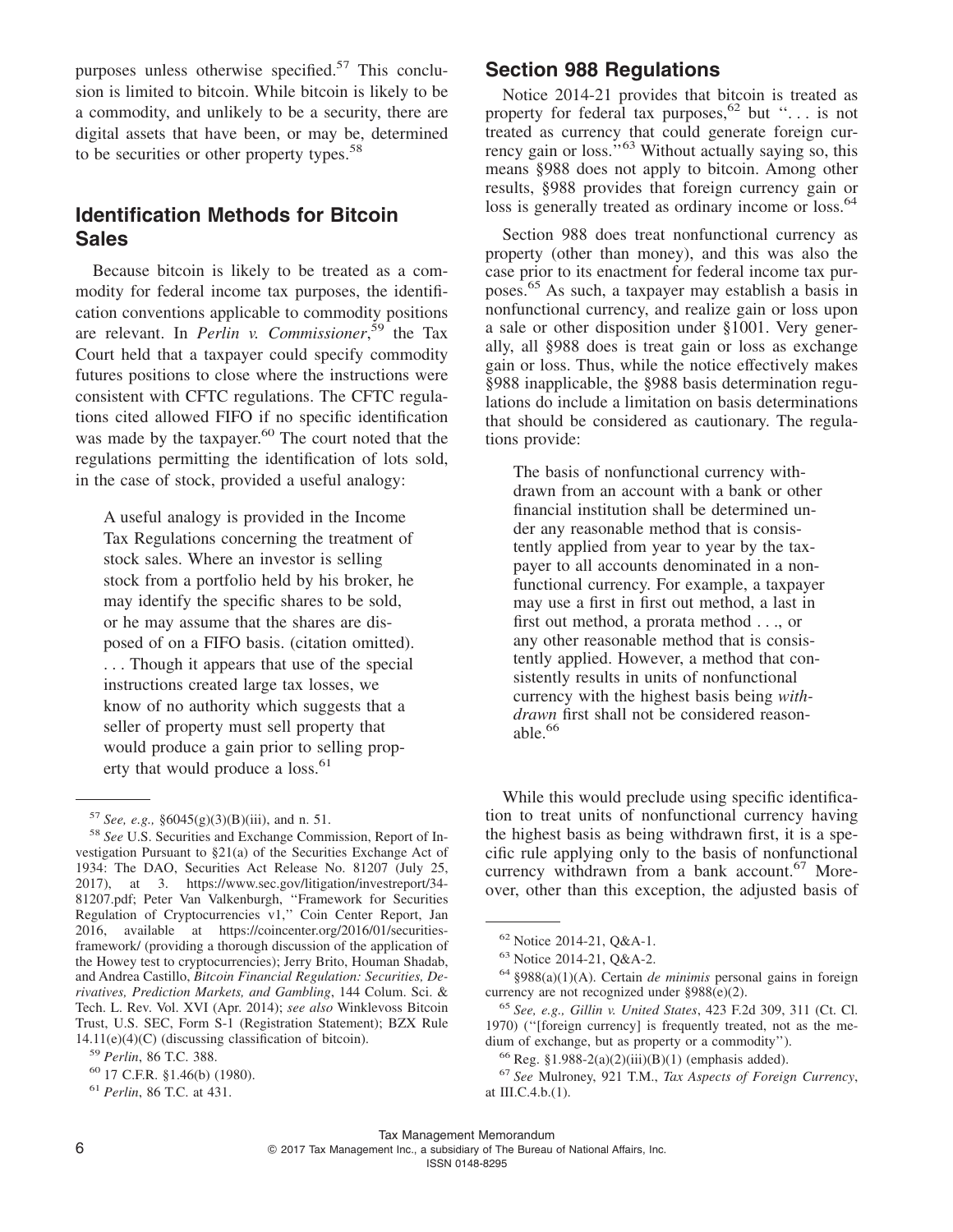nonfunctional currency is determined under generally applicable Code provisions.<sup>68</sup>

The notice only says that virtual currency ''is not treated as currency that could generate foreign currency gain or loss.'' It does not say it is a nonfunctional currency;<sup>69</sup> however, only nonfunctional currency transactions can generate foreign currency gain or loss under  $\S 988$ .<sup>70</sup> This means that the specific exception provided in the §988 regulations is unlikely to apply to bitcoin absent further Congressional action or administrative guidance. While nonfunctional currency held in a bank account is fungible, bitcoin is not. Bitcoin can be specifically identified like a physically held stock certificate.<sup>71</sup> Thus, interpretative principles, as well as key differences in subject matter, lead to the conclusion that the specific regulatory exception provided in §988 is unlikely to apply to bitcoin.<sup>72</sup>

The following discussion assumes that this conclusion is correct. Thus, the general rules for basis determination are considered for purposes of making an "adequate identification." Furthermore, an adequate identification can be made in more than one way<sup>73</sup> in other words, the safe harbors provided for stock sales in the regulations are not the only acceptable methods.

#### **Overview of Adequate Identification of Stock Sold**

In the case of stocks,  $^{74}$  the regulations provide that, if a taxpayer does not make an ''adequate identification,'' then the stock that is treated as sold or transferred will be charged against the taxpayer's earliest

transactions to determine basis and holding period.<sup>75</sup> This method is often referred to as FIFO.

The FIFO method is often thought to be the default method of identification in the case of stocks; however, that is not the case. As with any property, if the taxpayer, or the IRS, can show which of the taxpayer's specific stock certificates were actually delivered, then that property constitutes the stock sold or transferred by the taxpayer unless the taxpayer can show he made a different adequate identification.<sup>76</sup>

The courts and regulations do permit a taxpayer to engage in the fiction of identifying something as being sold without regard to that which was actually delivered; however, the taxpayer must be able to show he made an "adequate identification."<sup>77</sup> A taxpayer who fails to do so will be treated has having sold the stock certificate actually delivered to the transferee ''. . .whether or not the taxpayer intends, or instructs his broker or other agent, to sell or transfer stock from a lot purchased or acquired on a different date or for a different price.''78 FIFO only applies if there has not been an adequate identification, and an adequate identification includes being able to show which property was actually delivered.<sup>7</sup>

#### **Bitcoin Dispositions**

If bitcoin is transferred by a taxpayer who controls his private keys, then the taxpayer or IRS will be able to show which of the taxpayer's bitcoin amounts were actually delivered. It becomes much more difficult perhaps, practically impossible — to show which bitcoin amounts were transferred if the taxpayer does not control his private keys. This latter case often occurs if an agent, such as an exchange, holds bitcoin for the taxpayer; however, some exchanges do provide arrangements under which a taxpayer can segregate tax lots or control his private keys.<sup>80</sup>

#### **Unspent Transaction Outputs**

The Bitcoin network stores only transaction data. It uses an append-only data structure, a blockchain, for this purpose. The only bitcoin that can be sent, consumed, or spent are referred to as unspent transaction

 $68$  Reg. §1.988-2(a)(2)(iii)(A).

<sup>69</sup> Notice 2014-21, Q&A-2 (''. . . virtual currency is not treated as currency that could generate foreign currency gain or loss for U.S. federal tax purposes.'').

<sup>70</sup> *See* §988(c)(1)(A) (defining ''§988 transaction'' in terms of nonfunctional currency transactions); §988(b) (defining ''foreign currency gain or loss'' as arising from §988 transactions); Reg. §1.988-1(c) (defining ''nonfunctional currency'' as other than the taxpayer's functional currency defined in §985); §985(b) (defining the term ''functional currency'' to mean the U.S. dollar except in the case of certain qualified business units).

<sup>71</sup> *See* discussion below, ''Bitcoin Dispositions'' (discussing UTXOs).

<sup>72</sup> *See* Joel Prentiss Bishop, *Commentaries on the Written Laws and Their Interpretation §112a*, at 106–07 (1882) (''[T]he general and specific in legal doctrine may mingle without antagonism, the specific being construed simply to impose restrictions and limitations on the general.'').

<sup>73</sup> *Hall*, 92 T.C. at 1036 (citing *Helvering v. Rankin*, 295 U.S. 123, 128–129 (1935)).

<sup>74</sup> *See* n. 38, above (these same rules generally apply to bonds).

 $75$  Reg. §1.1012-1(c)(1)(i).

 $76$  Reg. §1.1012-1(c)(2).

<sup>77</sup> *Id.*

<sup>78</sup> *Id.*

<sup>79</sup> *Id.*

<sup>80</sup> For example, exchanges may enable multisignature security arrangements that associate an address with more than one private key including one known only to the beneficial owner. *See* Bitcoin Wiki, Multisignature, at [https://en.bitcoin.it/wiki/](https://en.bitcoin.it/wiki/Multisignature) [Multisignature.](https://en.bitcoin.it/wiki/Multisignature)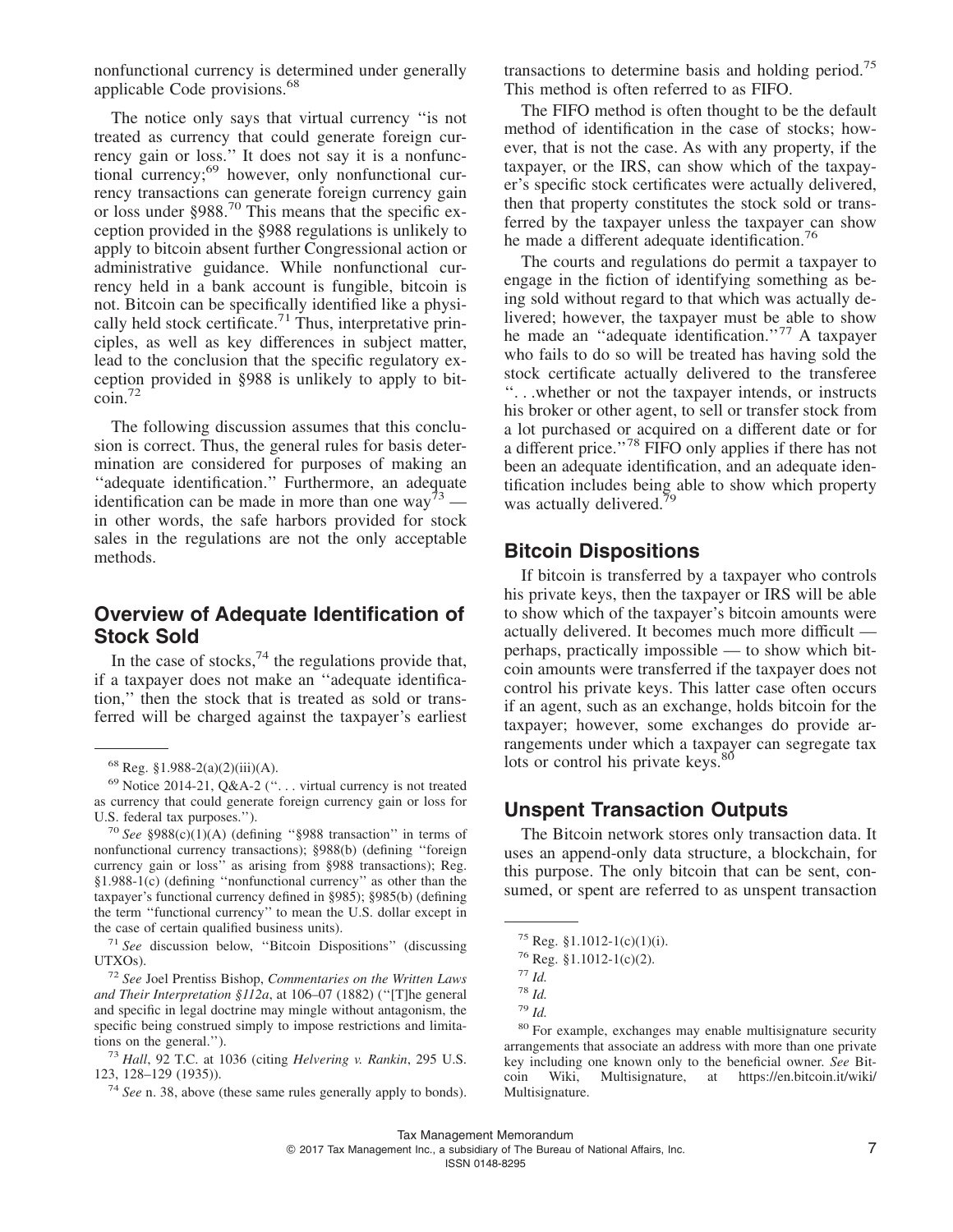outputs (UTXOs).<sup>81</sup> The entire state of the system consists of the set of UTXOs. Each UTXO has an owner, and a value denominated in satoshis.<sup>82</sup> A transaction spends one or more UTXOs and creates one or more new UTXOs. The Bitcoin blockchain does not contain a ledger or account balance for each user;<sup>83</sup> instead, an application — or, wallet — is used to aggregate all UTXOs for which the user was the recipient.<sup>84</sup> The application operates by scanning the blockchain, and, effectively, accumulates UTXOs having private keys controlled by that wallet.<sup>85</sup> A transfer of bitcoin references previous UTXOs as new transaction inputs.86 These UTXOs are aggregated as new outputs for purposes of building a transaction.<sup>87</sup>

Because each output can only ever be referenced once by an input of a subsequent transaction, the entire combined input value must be sent. This can easily be observed on the Bitcoin blockchain, and is demonstrated below with an actual transaction. Thus, for example, if aggregated UTXOs equal  $301 BTC^{88}$ but the sender only needs to send 300 BTC, two outputs are created: 300 BTC to the recipient address, and one back to the sender. The amount sent back is known as change, and, with the exception of a single input transaction having no transactions fees, cannot be identified with any particular input.<sup>89</sup> Any input

<sup>82</sup> *See* Bitcoin Developer Guide, Denominations, [https://](https://bitcoin.org/en/glossary/denominations) [bitcoin.org/en/glossary/denominations](https://bitcoin.org/en/glossary/denominations) (transactions are expressed in satoshis with one bitcoin equaling 100,000,000 satoshis).

<sup>83</sup> *Compare* Ethereum Design Rationale, [https://github.com/](https://github.com/ethereum/wiki/wiki/Design-Rationale) [ethereum/wiki/wiki/Design-Rationale](https://github.com/ethereum/wiki/wiki/Design-Rationale) (explaining that Ethereum does not use UTXOs; instead, it stores a list of accounts where each account has a balance, as well as Ethereum-specific data (code and internal storage), and a transaction is valid if the sending account has enough balance to pay for it, in which case the sending account is debited and the receiving account is credited with the value).

<sup>84</sup> *See* Bitcoin Developer Guide, Wallets, [https://bitcoin.org/en/](https://bitcoin.org/en/developer-guide#wallets) [developer-guide#wallets.](https://bitcoin.org/en/developer-guide#wallets)

<sup>88</sup> *See* n. 82, above. Transactions are expressed in satoshis with one bitcoin (BTC) equaling 100,000,000 satoshis.

<sup>89</sup> A reasonable allocation between and among UTXOs and the change is typically necessary, as is UTXO consolidation. One method would use relative fair market value at the date of disposition. This is equivalent to using relative UTXO inputs. *See, e.g.,* §1286(b)(2). Such a method seems overly complex for change amounts which are *de minimis*, and simplified methods are needed.

not redeemed by an output is considered a transaction fee, and whoever generates the block receives it.<sup>90</sup>

Because transactions are not encrypted, it is quite easy for the taxpayer or the IRS to browse and view transactions using a blockchain browser. $91$  While the identity of the parties involved are not disclosed, the details of the transaction are public. $92$ 

There are different approaches to managing private  $keys<sub>3</sub><sup>93</sup>$  and the types and uses of wallet applications.<sup>94</sup> The private keys may be held directly by the owner, or, in the case of a hosted wallet, held by an agent such as an exchange or custodian. Private keys that are held by an agent may not be directly associated with a beneficial owner, and, in such a case, the transfer of bitcoin based upon any particular set of UTXOs would not be meaningful for purposes of making an adequate identification.<sup>95</sup> Moreover, a transfer of bitcoin off-exchange to the direct control of an owner should be made to separate addresses corresponding to the separate tax lots transferred off the exchange. This an easy step, and will avoid a loss of tax accounting identity which may be necessary for future tax planning.

#### **Example of a Bitcoin Transaction**

A sender's UTXOs are often less than the required amount, and must be aggregated to build the transaction; however, the sender may have a single UTXO that exceeds the required transaction amount. In any event, the inputs must equal or exceed the required outputs, and the sender will receive back any excess as change.<sup>96</sup> Thus, all of the transaction input values are aggregated, and the total (less any transaction fee)

<sup>81</sup> *See* Antonopoulos, n. 3, above, at 2476–2555 (Kindle Edition).

<sup>85</sup> *See* Antonopoulos, n. 3, above, at 2495 (Kindle Edition).

<sup>86</sup> *See* Bitcoin Developer Guide, Coinbase/Generation Transaction,<https://bitcoin.org/en/glossary/coinbase-transaction> (for ease of illustration, coinbase transactions will not be further discussed).

<sup>87</sup> *See* Antonopoulos, n. 3, above, at 2495 (Kindle Edition).

<sup>90</sup> *See* Bitcoin Wiki, Transaction Fees, [https://en.bitcoin.it/wiki/](https://en.bitcoin.it/wiki/Transaction_fees) Transaction fees.

<sup>91</sup> *See, e.g.,* btc.com (enter the transaction id from the example).

<sup>92</sup> *See generally* Bitcoin Wiki, Transaction, [https://en.bitcoin.it/](https://en.bitcoin.it/wiki/Transaction) [wiki/Transaction;](https://en.bitcoin.it/wiki/Transaction) *see also* Mimblewimble (July 19, 2016) at <https://scalingbitcoin.org/papers/mimblewimble.txt> (describing a proposal to increase privacy, fungibility, and scalability of Bitcoin).

<sup>93</sup> *See* Bitcoin Developer Guide, [https://bitcoin.org/en/](https://bitcoin.org/en/developer-guide#wallet-files) [developer-guide#wallet-files](https://bitcoin.org/en/developer-guide#wallet-files) (private keys are used to send bitcoin — the person who knows or holds the private keys controls the associated bitcoin); Antonopoulos, n. 3, above, at 1305 (Kindle Edition).

<sup>94</sup> *See* Bitcoin Wiki, Securing Your Wallet, [https://en.bitcoin.it/](https://en.bitcoin.it/wiki/Securing_your_wallet) [wiki/Securing\\_your\\_wallet.](https://en.bitcoin.it/wiki/Securing_your_wallet)

<sup>95</sup> *See* Bitcoin Wiki, Multisignature, [https://en.bitcoin.it/wiki/](https://en.bitcoin.it/wiki/Multisignature) [Multisignature.](https://en.bitcoin.it/wiki/Multisignature) An agent may provide a multi-signature (multisig) feature for owners. Multisig refers to requiring more than one key to authorize a bitcoin transaction. This allows the owner to control some or all of his private keys.

<sup>96</sup> *See* Bitcoin Developer Guide, Transactions, [https://](https://bitcoin.org/en/developer-guide#transactions) [bitcoin.org/en/developer-guide#transactions.](https://bitcoin.org/en/developer-guide#transactions)